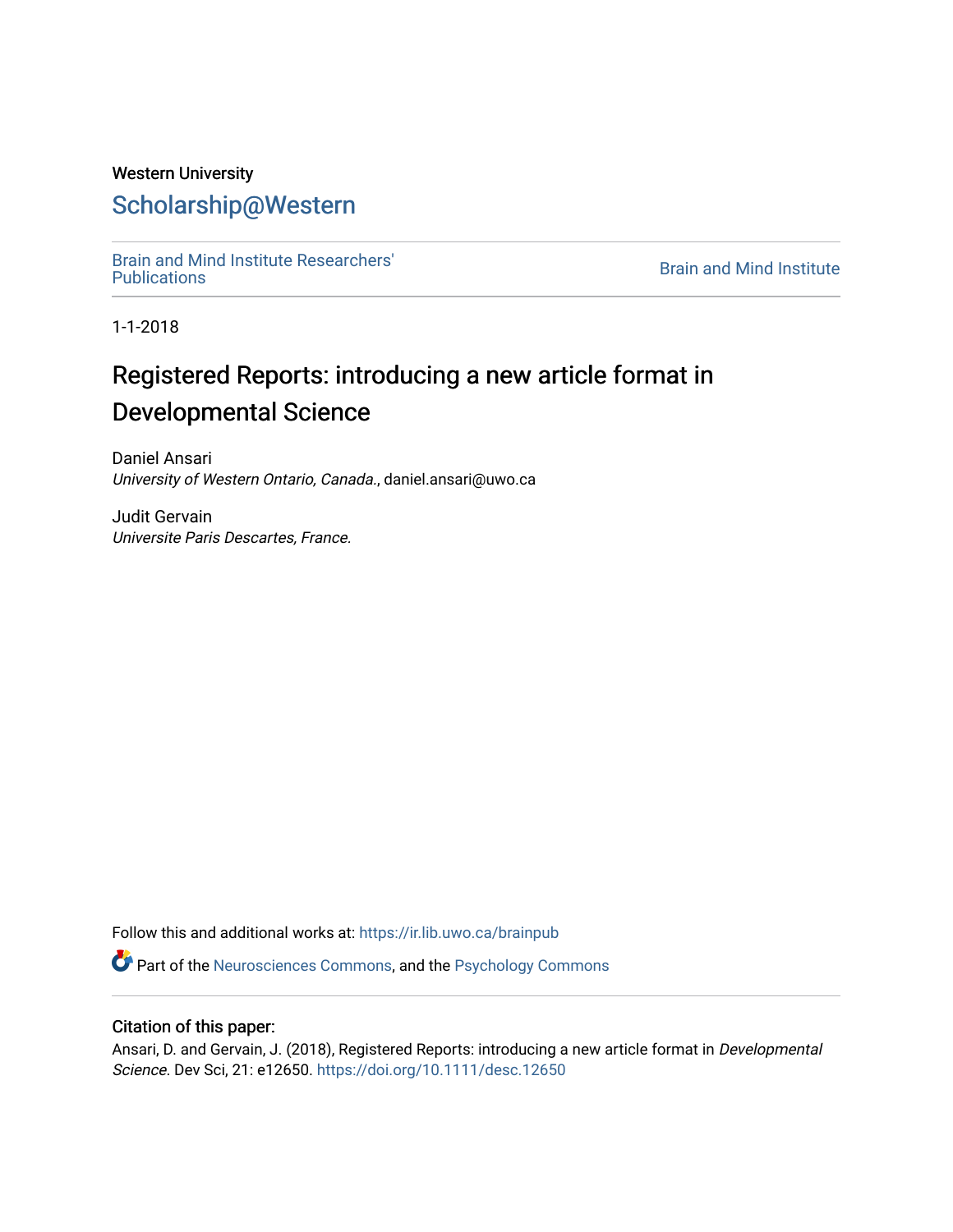#### EDITORIAL

# **Registered Reports: introducing a new article format in**  *Developmental Science*

*Developmental Science* is proud to announce the launch of a new article type: *Registered Reports*. Registered Reports can be submitted for consideration by Developmental Science effective January 1st 2018. With this exciting new format, *Developmental Science* seeks to meet researchers' increasing desire to communicate their findings and advance our knowledge in novel ways that focus on theory and method rather than on results, acknowledging the real contribution of "null results" and unexpected findings, hitherto all too often discarded or unreported. In what follows, we detail what Registered Reports are, what the rationale for this new article format is and what the advantages of the Registered Report submission format and review process are for developmental scientists. The introduction of Registered Reports does not replace any of the existing article types at *Developmental Science*. Rather, it provides a new addition to the already existing options for developmental scientists to publish their work in *Developmental Science*.

### **WHAT ARE REGISTERED REPORTS?**

Registered Reports are a new way of reporting the results of empirical investigations in scientific journals. The format of Registered Reports is now offered in over 80 journals spanning a diversity of scientific fields. Contrary to the conventional publication formats, a Registered Report entails researchers submitting their introduction, methods and analysis plan before collecting the data. In other words, there are two stages of peer review. Stage 1 review of Registered Reports considers the researchers' hypotheses and rationale for proposing a particular study (or set of studies) as well as the proposed methodology and analysis plan. If a Stage 1 Registered Report is accepted, then the researcher(s) can proceed with data collection. Importantly, acceptance of Stage 1 implies an "in principle acceptance" of the entire manuscript. Therefore, the main purpose of the Stage 2 review process is to ensure that the researchers followed the method and analyses proposed at Stage 1. In this way, Registered Reports depart significantly from the way in which traditional manuscript formats are reviewed. The focus is not on the perceived impact of the results, but rather on the appropriateness and adequacy of theory, method and the analysis plan before data are collected. For further details on Registered Reports, please see: [https://cos.io/rr/.](https://cos.io/rr/) The full author guidelines for Registered Reports in *Developmental Science* can be found here: [\(http://onlinelibrary.wiley.](http://onlinelibrary.wiley.com/journal/10.1111/(ISSN)1467-7687/homepage/ForAuthors.html) [com/journal/10.1111/\(ISSN\)1467-7687/homepage/ForAuthors.](http://onlinelibrary.wiley.com/journal/10.1111/(ISSN)1467-7687/homepage/ForAuthors.html) [html](http://onlinelibrary.wiley.com/journal/10.1111/(ISSN)1467-7687/homepage/ForAuthors.html)). [Correction added on 25 January 2018, after first online

publication: The word '<text>' in the beginning of this paragraph has been removed, and the link [https://osf.io/8mpji/wiki/home/ has been](https://osf.io/8mpji/wiki/home/has been updated to https://cos.io/rr/)  [updated to https://cos.io/rr/](https://osf.io/8mpji/wiki/home/has been updated to https://cos.io/rr/).]

#### **WHY REGISTERED REPORTS?**

In recent years, problems concerning the reproducibility and replicability of scientific results have come into sharp focus (Open Science Collaboration, 2015). Several factors that contribute to these problems have been identified and discussed (Forstmeier, Wagenmakers, & Parker, 2017). Among them are researcher biases that contribute to questionable research practices such as the so-called "*p*-hacking" (e.g., running different analyses and reporting only those that crossed a particular significance threshold) (Simmons, Nelson, & Simonsohn, 2011). The practice of "hunting" for statistically significant results goes hand-in-hand with the so-called "file drawer" problem which refers to the fact that significant results are more likely to be published than non-significant results, resulting in non-significant findings being stored away in researchers' file drawers (i.e., a bias towards publishing statistically significant results of research projects). Another problematic issue that has been highlighted is the practice of presenting hypotheses in Research Reports that were derived after seeing the data as if they were known before data collection began (also known as "Hypothesizing After Results are Known", or HARKing). These research practices, coupled with low average statistical power in scientific studies across fields, are thought to contribute to issues of replicability of research findings (Szucs & Ioannidis, 2017). It has been argued that such practices have been incentivized by traditional publication formats that put an emphasis on the results of research projects rather than the quality of the research process that generated them. Registered Reports represents a publication format that is specifically designed to ensure that researchers can publish their work without having or being asked by reviewers to engage in the aforementioned practices. More specifically, by requiring researchers to clearly specify their research questions and hypotheses before they collect the data, Registered Reports guard against such practices. Because researchers are required to provide a detailed plan for the ways in which they plan to analyse their data, Registered Reports prevent practices such as *p*-hacking and HARKing. Moreover, by requiring that researchers report a power analysis and power their design to a level of 90%, Registered Reports encourage statistical rigour and thereby limit the probability of false positives.